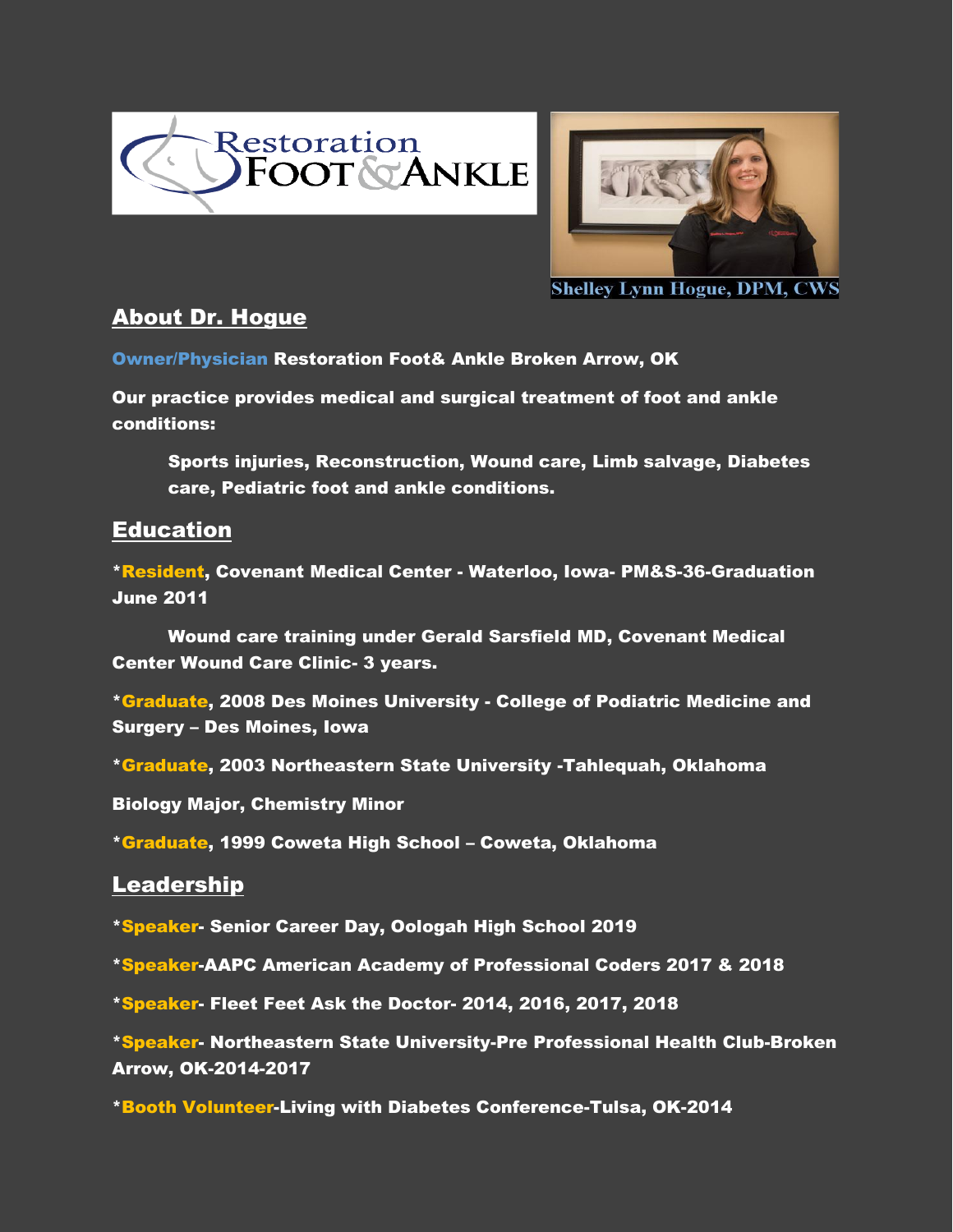\*Speaker-Oklahoma State University, College of Osteopathic Medicine-Summer Academy-Tulsa, OK-2013-2015

\*Booth Volunteer-Living with Diabetes Conference-Tulsa, OK-2012-2019

\*Speaker- Diabetes Support Group-St. Francis- Tulsa, Ok- 2011-2012

\*Speaker- Heartland Podiatry Conference-Iowa 2010 – Warts, Rashes, and Skin Lesions & Immediate Post Operative Ambulation Following First Metatarsal/Medial Cuneiform Arthrodesis

\*Speaker- Northeast Iowa Family Practice- Waterloo, IA-2010

\*Speaker- Heartland Podiatry Conference-Iowa 2009- Anatomy and **Terminology** 

#### **Service**

\*Light of Hope- Claremore-2020

\*Junior Achievement-Tulsa- 2017-present

\*Sunday School Teacher- Oologah First Baptist Church- 2020-present

\*Youth Sports Coach- soccer and basketball- 2013-present (NAYS Member)

\*Tulsa Day Center for the Homeless Shelter Podiatric Provider- 2011-present

\*Sunday School Teacher Cedar Ridge Christian Church 2012-2018

\*Great Adventure Leader-Orchard Hill Church-Cedar Falls, IA- August 2009- May 2011

\*Special Olympics Volunteer - May 2006

\*Geriatrics Fair Foot Screening Volunteer - November 2006 & 2007

\*American Red Cross Disaster Relief Team - September 2005-2008

\*Proteus Mexican Immigrant Free Clinic Volunteer - November 2004-February 2005

\*Literacy Army Volunteer-Merrill Middle School - August 2004-May 2005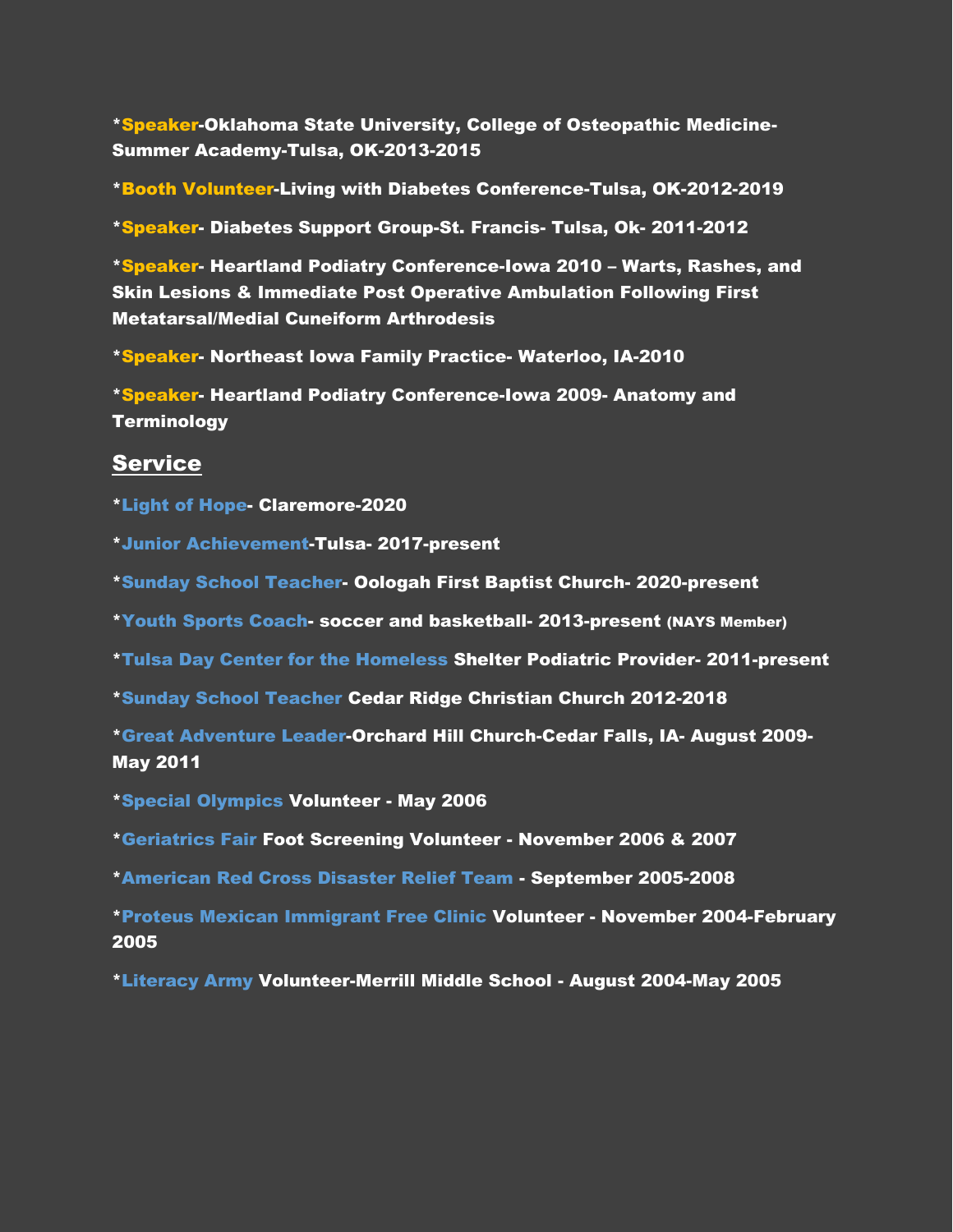# Work Experience

\*Restoration Foot & Ankle- Physician/Owner 2011- Present \*St. John Wound Care Center Provider- Tulsa- 2011-2012 \*Resident-Covenant Medical Center- June 2008-June 2011 \*Des Moines University Work Study- Audio Visual -September 2004-2008 \*Physical Diagnosis Teaching Assistant - Spring 2006 \*Northeastern State University- Athletics Secretary -July 2001-May 2003 \*Golf Club of Oklahoma- Pro Shop Assistant -May 1998-May 2003\

#### Health Professional Organizations

American Podiatric Medical Association American College of Foot and Ankle Surgeons American Academy of Podiatric Practice Management Oklahoma Podiatric Medical Association National Board of Wound Management American Diabetes Association

### **Certifications**

National Board of Wound Management- Certified Wound Specialist 2018 present

American Board of Foot & Ankle Surgeons Certified (ABFAS)- 2016- present Fellow American College of Foot & Ankle Surgeons (ACFAS) - 2016- present National Board of Podiatric Medical Examiners Part 3 -Passed June 2008 National Board of Podiatric Medical Examiners Part 2 -Passed March 2008 National Board of Podiatric Medical Examiners Part 1 -Passed July 2006 American Heart Association Healthcare Provider Basic Life Support -January 2004-Present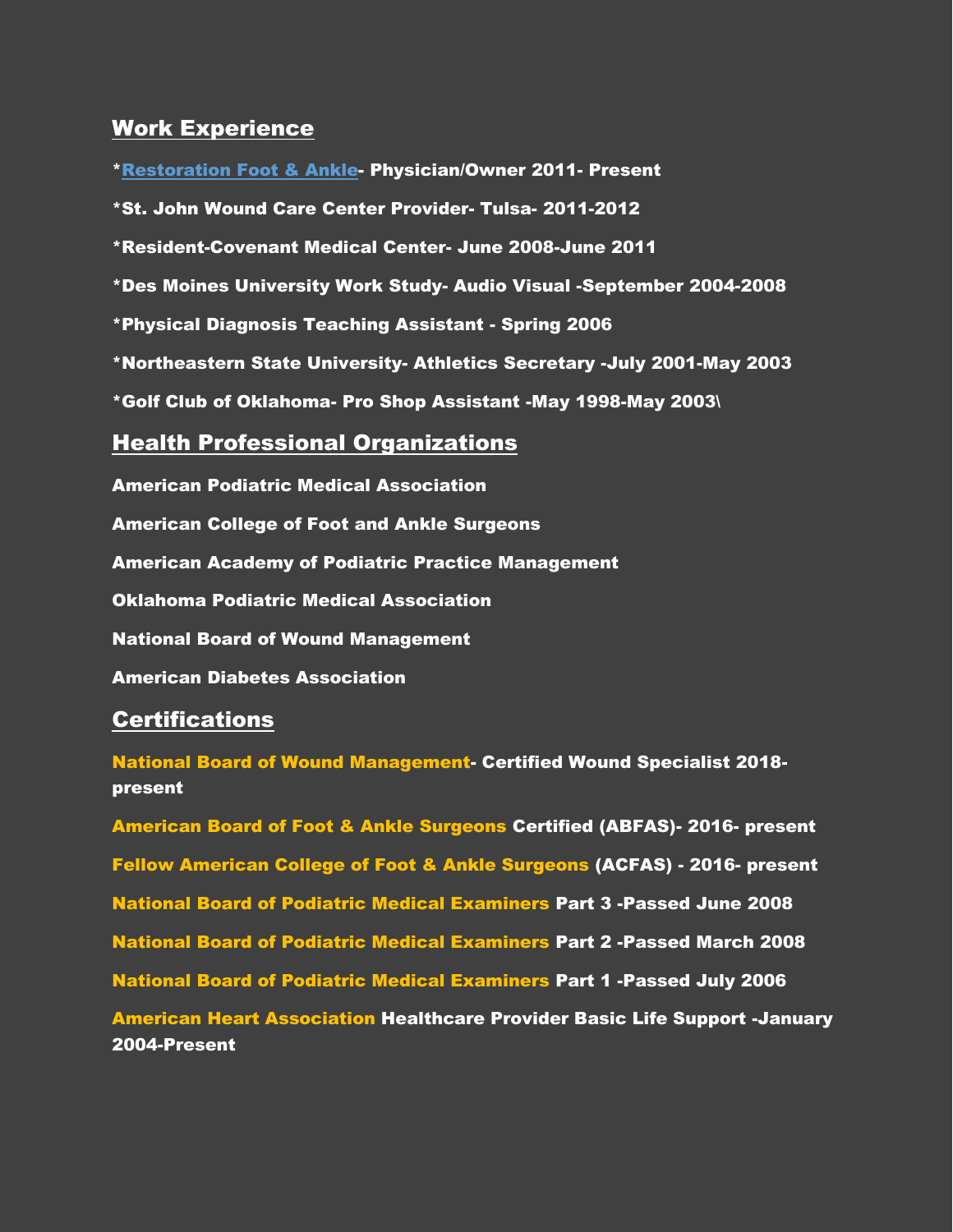# **Courses**

National Board of Wound Management-Certified Wound Specialist Prep Course 2018

SBI-Scandanavian Total Ankle Replacement Course, Owasso, OK-March 2012

Tornier-Salto Talaris Total Ankle Implant Course, Waterloo, IA-May 2011

Wright Medical-InBone Total Ankle Implant Course, Waterloo, IA-May 2011

American Podiatric Medical Association-Midwest Conference-Total Ankle CME 2 hours, Chicago, IL-March 2011

American College of Foot and Ankle Surgeons-Foot and Ankle Arthroscopy Surgical Skills Course-December 2010

AO Advanced Course, La Jolla, CA-September 2010

American College of Foot and Ankle Surgeons -Rethinking End Stage Ankle Arthritis, Total Ankle Implant, 2 hours CME, Las Vegas, NV-February 2010

AO Basic Surgical Skills Course, Universal City, CA-November 2009

Ponseti Techniques In Club Foot Casting-Taught By Dr. Ponseti-Iowa City, IA-October 2008

### Hospital Affiliations

Ascension St. John Broken Arrow

Hillcrest Hospital South

#### Research

\*Immediate Post Operative Ambulation In E-Boot Following First Metatarsal/Medial Cuneiform Arthrodesis-October 2010

\*Comparison of Patient Satisfaction of First Metatarsal Phalangeal Joint Implant Arthroplasty VS. Arthrodesis- In Progress

\*Post Operative Outcomes of Plantar Fascial Release with Coblation (Topaz)- In Progress